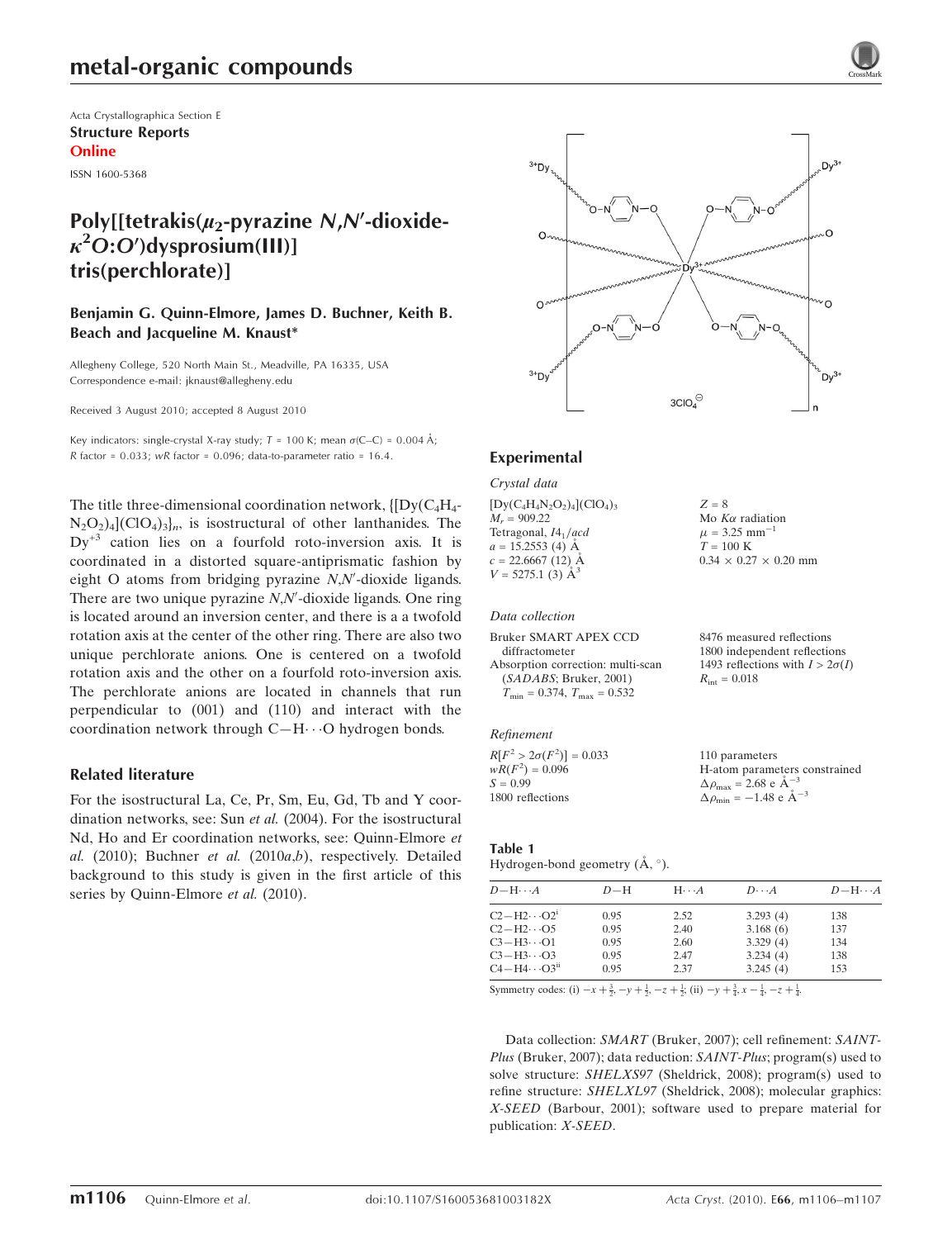The authors are thankful to Allegheny College for providing funding in support of this research. The diffractometer was funded by the NSF (grant No. 0087210), the Ohio Board of Regents (grant No. CAP-491) and by Youngstown State University. The authors would like to acknowledge Youngstown State University and the STaRBURSTT Cyber-Instrumentation Consortium for assistance with the crystallography.

Supplementary data and figures for this paper are available from the IUCr electronic archives (Reference: ZL2299).

#### References

- [Barbour, L. J. \(2001\).](https://scripts.iucr.org/cgi-bin/cr.cgi?rm=pdfbb&cnor=zl2299&bbid=BB1) J. Supramol. Chem, 1, 189–191.
- Bruker (2001). SADABS. [Bruker AXS Inc., Madison, Wisconsin, USA.](https://scripts.iucr.org/cgi-bin/cr.cgi?rm=pdfbb&cnor=zl2299&bbid=BB2)
- Bruker (2007). SMART and SAINT-Plus[. Bruker AXS Inc., Madison,](https://scripts.iucr.org/cgi-bin/cr.cgi?rm=pdfbb&cnor=zl2299&bbid=BB3) [Wisconsin, USA.](https://scripts.iucr.org/cgi-bin/cr.cgi?rm=pdfbb&cnor=zl2299&bbid=BB3)
- [Buchner, J. D., Beach, K. B. & Knaust, J. M. \(2010](https://scripts.iucr.org/cgi-bin/cr.cgi?rm=pdfbb&cnor=zl2299&bbid=BB4)a). Acta Cryst. E66, m1108– [m1109.](https://scripts.iucr.org/cgi-bin/cr.cgi?rm=pdfbb&cnor=zl2299&bbid=BB4)
- [Buchner, J. D., Beach, K. B. & Knaust, J. M. \(2010](https://scripts.iucr.org/cgi-bin/cr.cgi?rm=pdfbb&cnor=zl2299&bbid=BB5)b). Acta Cryst. E66, m1110– [m1111](https://scripts.iucr.org/cgi-bin/cr.cgi?rm=pdfbb&cnor=zl2299&bbid=BB5)
- [Quinn-Elmore, B. G., Beach, K. B. & Knaust, J. M. \(2010\).](https://scripts.iucr.org/cgi-bin/cr.cgi?rm=pdfbb&cnor=zl2299&bbid=BB6) Acta Cryst. E66, [m1104–m1105.](https://scripts.iucr.org/cgi-bin/cr.cgi?rm=pdfbb&cnor=zl2299&bbid=BB6)
- [Sheldrick, G. M. \(2008\).](https://scripts.iucr.org/cgi-bin/cr.cgi?rm=pdfbb&cnor=zl2299&bbid=BB7) Acta Cryst. A64, 112–122.
- [Sun, H. L., Gao, S., Ma, B. Q., Chang, F. & Fu, W. F. \(2004\).](https://scripts.iucr.org/cgi-bin/cr.cgi?rm=pdfbb&cnor=zl2299&bbid=BB8) Microporous [Mesoporous Mater.](https://scripts.iucr.org/cgi-bin/cr.cgi?rm=pdfbb&cnor=zl2299&bbid=BB8) 73 89-95.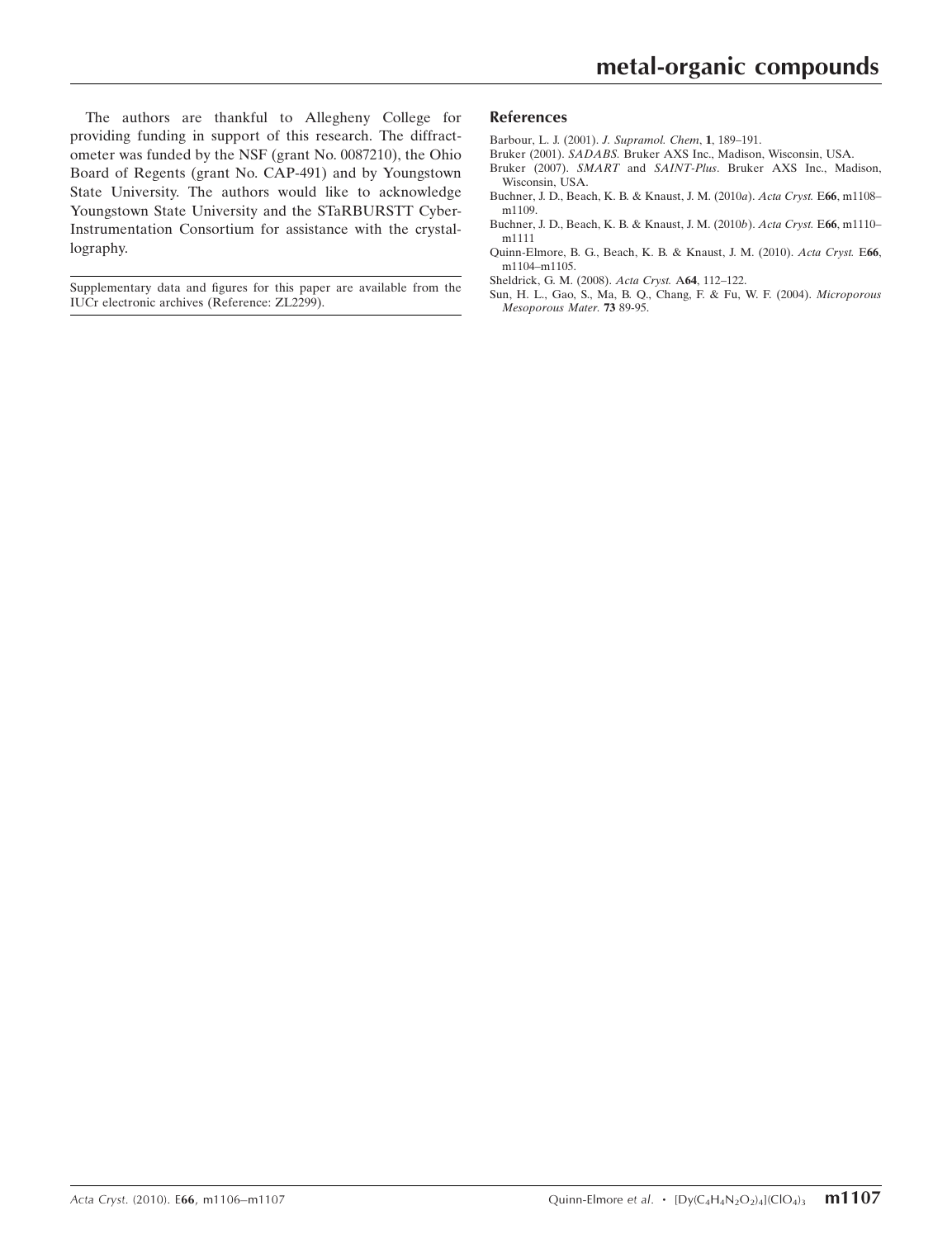# **supporting information**

*Acta Cryst.* (2010). E**66**, m1106–m1107 [https://doi.org/10.1107/S160053681003182X]

**Poly[[tetrakis(***µ***2-pyrazine** *N***,***N***′-dioxide-***κ***<sup>2</sup>** *O***:***O***′)dysprosium(III)] tris- (perchlorate)]**

# **Benjamin G. Quinn-Elmore, James D. Buchner, Keith B. Beach and Jacqueline M. Knaust**

## **S1. Comment**

The description of the structure of the title compound is part of a series of consecutive papers on three-dimensional coordination networks of the type  $\{[Ln(C_4H_4N_2O_2)_4](ClO_4)_3\}$ <sub>n</sub>, with Ln = Nd (Quinn-Elmore *et al.* 2010), Dy (this publication), Ho (Buchner *et al.* 2010*a*) and Er (Buchner *et al.* 2010*b*), respectively. All four compounds are also isostructural to the previously reported La, Ce, Pr, Sm, Eu, Gd, Tb and Y coordination networks (Sun *et al.* 2004). The background to this study is given in ther first article of this series by Quinn-Elmore *et al.* (2010).

## **S2. Experimental**

Pyrazine *N*,*N*′-dioxide (0.025 g, 0.223 mmol) was dissolved in deionized water (1.5 ml) and methanol (1.5 ml). An aqueous solution of  $Dy(C|O_4)$ <sub>3</sub> (0.320 ml of a 0.0868 *M* solution, 0.028 mmol) was diluted with methanol (0.680 ml) and  $CH_2Cl_2$  (2.5 ml). The pyrazine *N,N'*-dioxide solution was layered over the Dy(ClO<sub>4</sub>)<sub>3</sub> solution, and the two solutions were allowed to slowly mix. Colorless block-like crystals formed upon the slow evaporation of the resultant solution.

## **S3. Refinement**

All H atoms were positioned geometrically and refined using a riding model with C—H = 0.95Å and with *Uiso*(H) = 1.2 times  $U_{eq}(C)$ .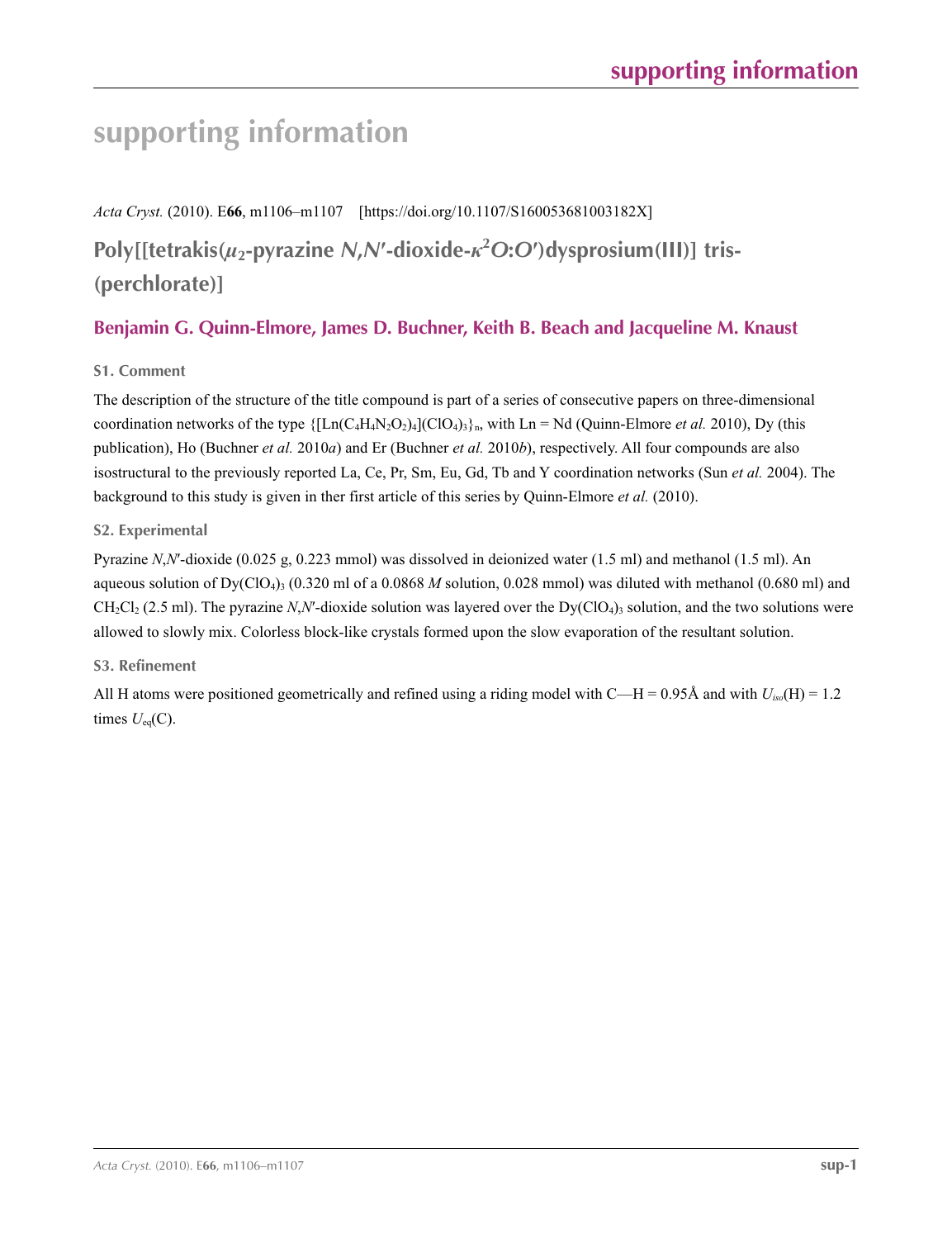

### **Figure 1**

The coordination environment of the Dy<sup>+3</sup> cation in title compound with atom labels and 50% probability displacement ellipsoids. Hydrogen atoms have been omitted for clarity. Symmetry codes: (i)  $y + 1/4$ ,  $x - 1/4$ ,  $-z + 3/4$ ; (ii)  $-y + 3/4$ ,  $-x +$  $3/4$ ,  $-z + 3/4$ ; (iii)  $-x + 1$ ,  $-y + 1/2$ , z; (iv)  $-y + 3/4$ ,  $x - 1/4$ ,  $-z + 1/4$ ; (v)  $y + 1/4$ ,  $-x + 3/4$ ,  $-z + 1/4$ ; (vi)  $y + 3/4$ ,  $x - 3/4$ ,  $-z + 1/4$ 1/4; (vii)  $-x + 3/2$ ,  $-y + 1/2$ ,  $-z + 1/2$ ; (viii)  $x, -y + 1$ ,  $-z + 1/2$ .

**Poly[[tetrakis(***µ***2-pyrazine** *N***,***N***′-dioxide-***κ***<sup>2</sup>** *O***:***O***′)dysprosium(III)] tris(perchlorate)]** 

| Crystal data                                                                                                                                                                                                                                                             |                                                                                                                                                                                                                                                                                            |
|--------------------------------------------------------------------------------------------------------------------------------------------------------------------------------------------------------------------------------------------------------------------------|--------------------------------------------------------------------------------------------------------------------------------------------------------------------------------------------------------------------------------------------------------------------------------------------|
| $[Dy(C_4H_4N_2O_2)_4(CIO_4)_3]$<br>$M_r = 909.22$<br>Tetragonal, $I4_1/acd$<br>Hall symbol: -I 4bd 2c<br>$a = 15.2553$ (4) Å<br>$c = 22.6667(12)$ Å<br>$V = 5275.1$ (3) Å <sup>3</sup><br>$Z=8$<br>$F(000) = 3560$                                                       | $D_x = 2.290$ Mg m <sup>-3</sup><br>Mo Ka radiation, $\lambda = 0.71073$ Å<br>Cell parameters from 4338 reflections<br>$\theta$ = 2.7–30.5°<br>$\mu$ = 3.25 mm <sup>-1</sup><br>$T = 100 \text{ K}$<br>Block, colourless<br>$0.34 \times 0.27 \times 0.20$ mm                              |
| Data collection<br>Bruker SMART APEX CCD<br>diffractometer<br>Radiation source: fine-focus sealed tube<br>Graphite monochromator<br>$\omega$ scans<br>Absorption correction: multi-scan<br>(SADABS; Bruker, 2001)<br>$T_{\text{min}} = 0.374$ , $T_{\text{max}} = 0.532$ | 8476 measured reflections<br>1800 independent reflections<br>1493 reflections with $I > 2\sigma(I)$<br>$R_{\rm int} = 0.018$<br>$\theta_{\text{max}} = 30.5^{\circ}, \theta_{\text{min}} = 2.6^{\circ}$<br>$h = -21 \rightarrow 19$<br>$k = -3 \rightarrow 21$<br>$l = -20 \rightarrow 25$ |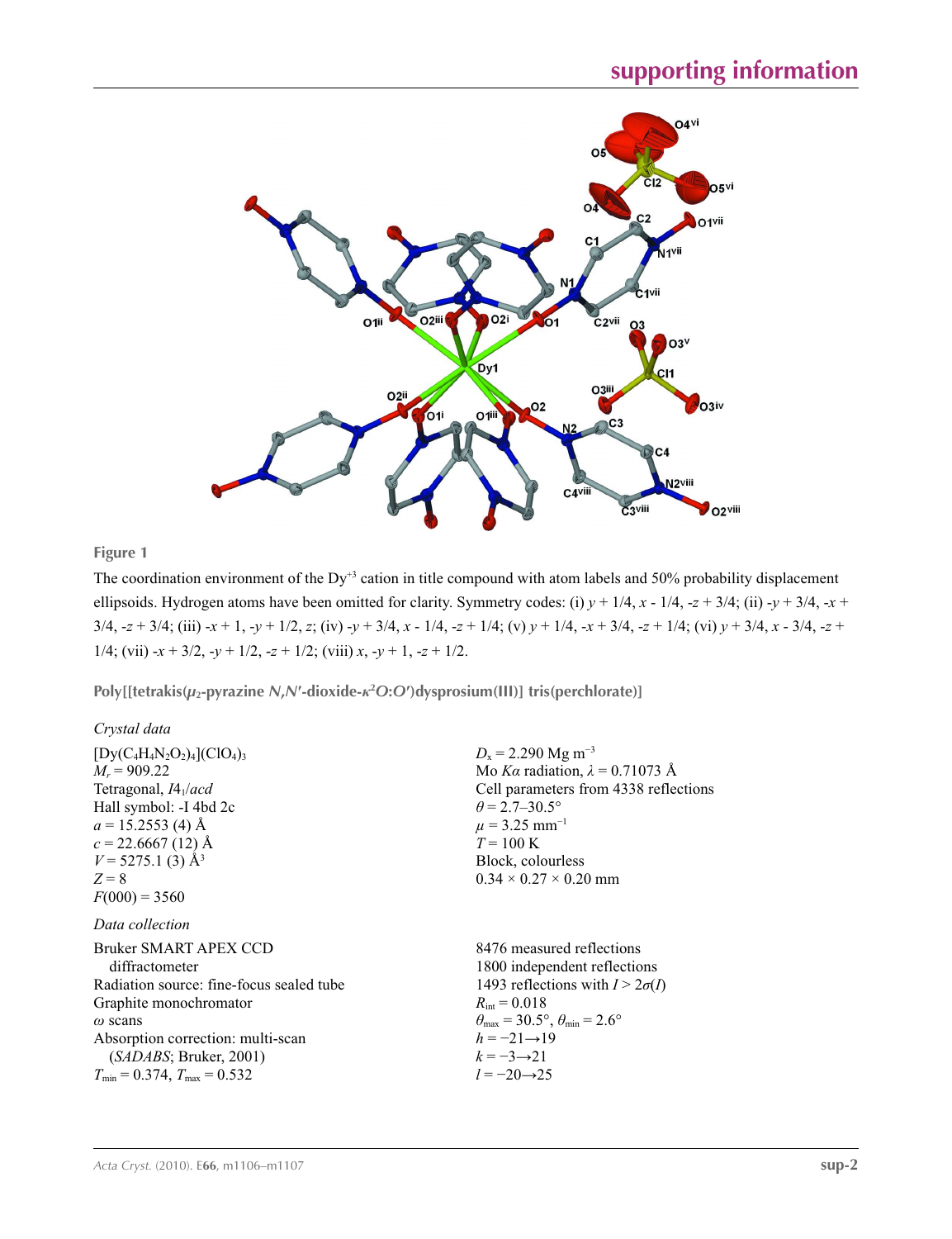*Refinement*

| Refinement on $F^2$                             | Secondary atom site location: difference Fourier   |
|-------------------------------------------------|----------------------------------------------------|
| Least-squares matrix: full                      | map                                                |
| $R[F^2 > 2\sigma(F^2)] = 0.033$                 | Hydrogen site location: inferred from              |
| $wR(F^2) = 0.096$                               | neighbouring sites                                 |
| $S = 0.99$                                      | H-atom parameters constrained                      |
| 1800 reflections                                | $w = 1/[\sigma^2(F_0^2) + (0.0554P)^2 + 37.1849P]$ |
| 110 parameters                                  | where $P = (F_o^2 + 2F_c^2)/3$                     |
| 0 restraints                                    | $(\Delta/\sigma)_{\text{max}}$ < 0.001             |
| Primary atom site location: structure-invariant | $\Delta\rho_{\text{max}}$ = 2.68 e Å <sup>-3</sup> |
| direct methods                                  | $\Delta\rho_{\rm min} = -1.48$ e Å <sup>-3</sup>   |

### *Special details*

**Geometry**. All e.s.d.'s (except the e.s.d. in the dihedral angle between two l.s. planes) are estimated using the full covariance matrix. The cell e.s.d.'s are taken into account individually in the estimation of e.s.d.'s in distances, angles and torsion angles; correlations between e.s.d.'s in cell parameters are only used when they are defined by crystal symmetry. An approximate (isotropic) treatment of cell e.s.d.'s is used for estimating e.s.d.'s involving l.s. planes.

**Refinement**. Refinement of  $F^2$  against ALL reflections. The weighted R-factor wR and goodness of fit *S* are based on  $F^2$ , conventional *R*-factors *R* are based on *F*, with *F* set to zero for negative  $F^2$ . The threshold expression of  $F^2 > \sigma(F^2)$  is used only for calculating *R*-factors(gt) *etc*. and is not relevant to the choice of reflections for refinement. *R*-factors based on *F*<sup>2</sup> are statistically about twice as large as those based on *F*, and *R*- factors based on ALL data will be even larger.

*Fractional atomic coordinates and isotropic or equivalent isotropic displacement parameters (Å<sup>2</sup>)* 

|                 | $\mathcal{X}$ | $\mathcal{Y}$ | $\boldsymbol{Z}$ | $U_{\rm iso}*/U_{\rm eq}$ |
|-----------------|---------------|---------------|------------------|---------------------------|
| Dyl             | 0.5000        | 0.2500        | 0.3750           | 0.00560(12)               |
| C <sub>11</sub> | 0.5000        | 0.2500        | 0.1250           | 0.0113(4)                 |
| Cl2             | 0.72654(6)    | $-0.02346(6)$ | 0.1250           | 0.0281(3)                 |
| O <sub>1</sub>  | 0.59121(12)   | 0.21876(14)   | 0.29510(10)      | 0.0155(4)                 |
| O <sub>2</sub>  | 0.53217(14)   | 0.39451(12)   | 0.34383(10)      | 0.0153(4)                 |
| O <sub>3</sub>  | 0.57642(16)   | 0.24419(16)   | 0.16207(12)      | 0.0251(6)                 |
| O4              | 0.6466(4)     | $-0.0162(4)$  | 0.1506(4)        | 0.137(3)                  |
| O <sub>5</sub>  | 0.7912(4)     | $-0.0056(4)$  | 0.1658(4)        | 0.129(3)                  |
| N1              | 0.66943(16)   | 0.23424(16)   | 0.27415(13)      | 0.0143(5)                 |
| N <sub>2</sub>  | 0.52711(16)   | 0.44491(15)   | 0.29779(12)      | 0.0126(5)                 |
| C <sub>1</sub>  | 0.70896(18)   | 0.17248(18)   | 0.24020(14)      | 0.0151(6)                 |
| H1              | 0.6807        | 0.1179        | 0.2335           | $0.018*$                  |
| C2              | 0.78920(18)   | 0.18838(18)   | 0.21566(14)      | 0.0150(6)                 |
| H2              | 0.8161        | 0.1453        | 0.1914           | $0.018*$                  |
| C <sub>3</sub>  | 0.5260(2)     | 0.41183(17)   | 0.24253(15)      | 0.0158(6)                 |
| H <sub>3</sub>  | 0.5252        | 0.3501        | 0.2368           | $0.019*$                  |
| C <sub>4</sub>  | 0.52588(19)   | 0.46669(17)   | 0.19470(15)      | 0.0152(6)                 |
| H4              | 0.5250        | 0.4428        | 0.1560           | $0.018*$                  |

*Atomic displacement parameters (Å2 )*

|                 | 7 71 1      | r 122       | T 133      | T 112         | T 713     | $I^{23}$     |
|-----------------|-------------|-------------|------------|---------------|-----------|--------------|
| Dy1             | 0.00587(12) | 0.00587(12) | 0.0051(2)  | $-0.00030(6)$ | 0.000     | 0.000        |
| C <sub>11</sub> | 0.0138(5)   | 0.0138(5)   | 0.0061(11) | 0.000         | 0.000     | 0.000        |
| Cl <sub>2</sub> | 0.0263(4)   | 0.0263(4)   | 0.0316(9)  | $-0.0106(5)$  | 0.0033(3) | $-0.0033(3)$ |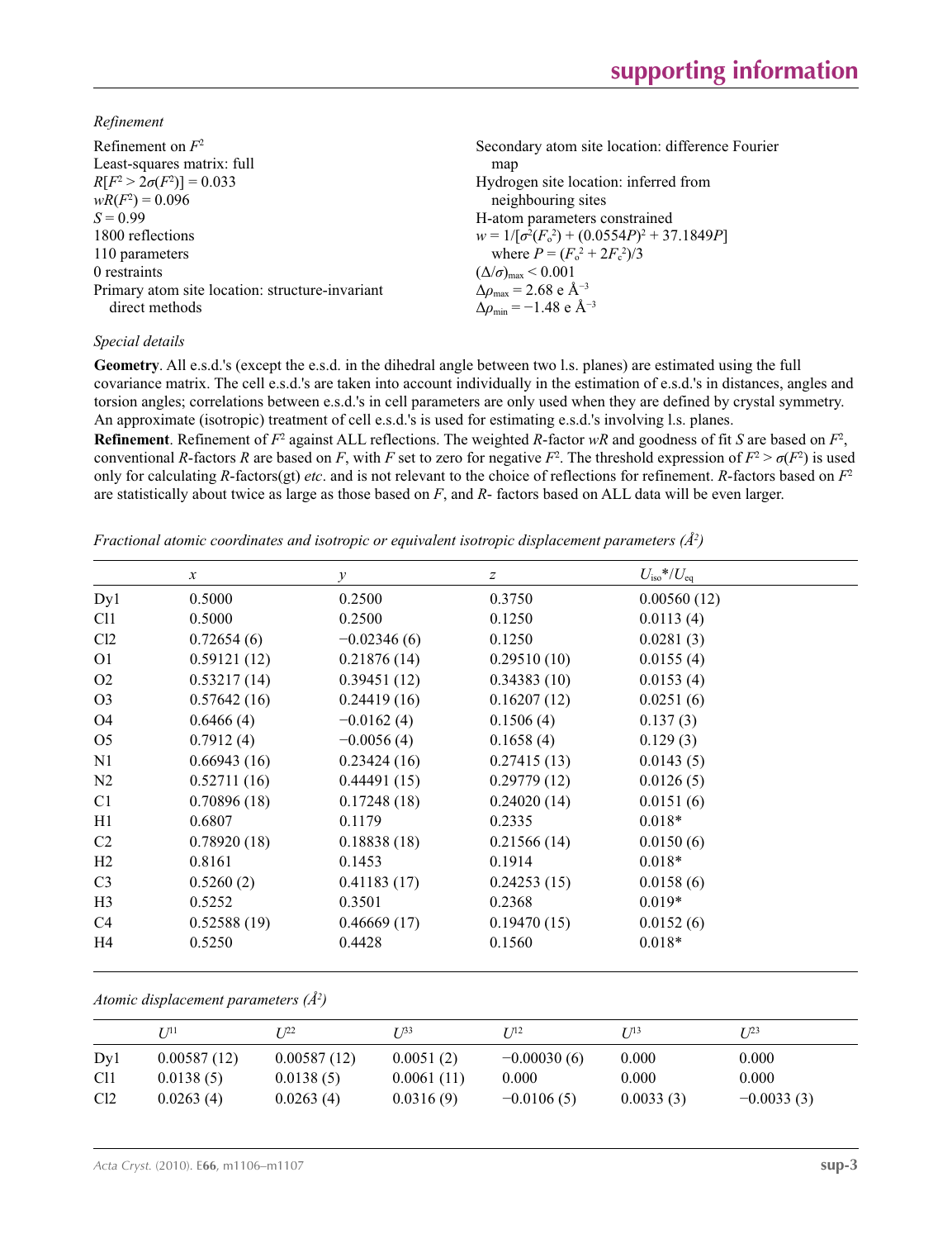# **supporting information**

| O <sub>1</sub> | 0.0097(8)  | 0.0235(10) | 0.0132(12) | $-0.0029(7)$  | 0.0045(7)     | $-0.0042(8)$  |
|----------------|------------|------------|------------|---------------|---------------|---------------|
| O <sub>2</sub> | 0.0247(10) | 0.0113(8)  | 0.0100(13) | $-0.0020(7)$  | $-0.0023(8)$  | 0.0048(7)     |
| O <sub>3</sub> | 0.0179(11) | 0.0433(15) | 0.0142(15) | 0.0047(9)     | $-0.0040(10)$ | $-0.0023(9)$  |
| O <sub>4</sub> | 0.066(3)   | 0.114(5)   | 0.230(7)   | $-0.010(3)$   | 0.097(5)      | $-0.016(5)$   |
| O <sub>5</sub> | 0.076(4)   | 0.099(4)   | 0.212(9)   | 0.003(3)      | $-0.058(5)$   | $-0.076(5)$   |
| N1             | 0.0113(10) | 0.0182(10) | 0.0134(16) | $-0.0011(8)$  | 0.0010(9)     | 0.0001(10)    |
| N <sub>2</sub> | 0.0149(10) | 0.0121(10) | 0.0108(15) | $-0.0003(8)$  | $-0.0013(9)$  | 0.0018(9)     |
| C <sub>1</sub> | 0.0154(12) | 0.0159(12) | 0.0142(17) | $-0.0005(9)$  | 0.0008(10)    | $-0.0029(10)$ |
| C <sub>2</sub> | 0.0137(12) | 0.0182(13) | 0.0130(17) | $-0.0004(9)$  | 0.0006(10)    | $-0.0040(11)$ |
| C <sub>3</sub> | 0.0193(13) | 0.0110(11) | 0.0169(18) | $-0.0022(10)$ | $-0.0026(12)$ | 0.0005(10)    |
| C <sub>4</sub> | 0.0205(13) | 0.0116(11) | 0.0135(17) | $-0.0001(10)$ | 0.0006(11)    | 0.0000(10)    |
|                |            |            |            |               |               |               |

*Geometric parameters (Å, º)*

| $Dy$ 1— $O1$ <sup>i</sup>      | 2.333(2)   | $Cl2$ — $O5$ <sup>vi</sup>        | 1.380(6)   |
|--------------------------------|------------|-----------------------------------|------------|
| $Dy1 - O1$ <sup>ii</sup>       | 2.333(2)   | $O1 - N1$                         | 1.306(3)   |
| $Dy1 - O1$                     | 2.333(2)   | $O2 - N2$                         | 1.298(3)   |
| $Dy1 - O1$ <sup>iii</sup>      | 2.333(2)   | $N1 - C1$                         | 1.358(4)   |
| $Dy1 - O2i$                    | 2.3665(19) | $N1 - C2$ <sup>vii</sup>          | 1.358(4)   |
| $Dy1 - O2$ <sup>ii</sup>       | 2.3665(19) | $N2-C3$                           | 1.351(4)   |
| $Dy1 - O2$                     | 2.3665(19) | $N2-C4$ viii                      | 1.359(3)   |
| $Dy1 - O2$ iii                 | 2.3665(19) | $C1-C2$                           | 1.366(4)   |
| $Cl1 - O3$                     | 1.440(2)   | $Cl-H1$                           | 0.9500     |
| $Cl1 - O3$ iv                  | 1.440(2)   | $C2 - N1$ <sup>vii</sup>          | 1.358(4)   |
| $Cl1 - O3$ iii                 | 1.440(2)   | $C2 - H2$                         | 0.9500     |
| $Cl1 - O3v$                    | 1.440(2)   | $C3-C4$                           | 1.370(4)   |
| $Cl2$ — $O4$ <sup>vi</sup>     | 1.355(4)   | $C3-H3$                           | 0.9500     |
| $Cl2$ -O4                      | 1.355(4)   | $C4 - N2$ <sup>viii</sup>         | 1.359(3)   |
| $Cl2$ - $O5$                   | 1.380(6)   | $C4 - H4$                         | 0.9500     |
|                                |            |                                   |            |
| $O1^i$ -Dy $1$ --O $1^{ii}$    | 78.16 (11) | $O3^{iv}$ —Cl1— $O3^{iii}$        | 109.92(11) |
| $O1^{i}$ -Dy $1$ --O1          | 147.81(10) | $O3 - Cl1 - O3$ <sup>v</sup>      | 109.92(11) |
| $O1^{ii}$ -Dy $1$ --O1         | 111.03(11) | $O3^{iv}$ -Cl1- $O3^v$            | 108.6(2)   |
| $O1^{i}$ -Dy $1$ --O $1^{iii}$ | 111.03(11) | $O3^{iii} - Cl1 - O3^{v}$         | 109.91(11) |
| $O1^{ii}$ -Dy1 - $O1^{iii}$    | 147.81(10) | $O4$ <sup>vi</sup> - $Cl2$ - $O4$ | 109.3(6)   |
| $O1-Dy1-O1$ iii                | 78.16 (11) | $O4$ <sup>vi</sup> - $Cl2$ - $O5$ | 114.0(4)   |
| $O1^{i}$ -Dy $1$ - $O2^{i}$    | 80.49(7)   | $O4 - Cl2 - O5$                   | 109.9(5)   |
| $O1^{ii}$ — $Dy1$ — $O2^{i}$   | 72.64(7)   | $O4^{vi}$ - $Cl2$ - $O5^{vi}$     | 109.9(5)   |
| $O1-Dy1-O2i$                   | 73.66(7)   | $O4 - Cl2 - O5$ <sup>vi</sup>     | 114.0(4)   |
| $O1^{iii}$ — $Dy1$ — $O2^{i}$  | 138.16(7)  | $O5 - Cl2 - O5$ <sup>vi</sup>     | 99.7(8)    |
| $O1^i$ -Dy $1$ - $O2^{ii}$     | 72.64(7)   | $N1 - 01 - Dy1$                   | 142.21(18) |
| $O1^{ii}$ — $Dy1$ — $O2^{ii}$  | 80.49(7)   | $N2 - 02 - Dy1$                   | 141.19(17) |
| $O1-Dy1-O2^{ii}$               | 138.16(7)  | $O1 - N1 - C1$                    | 119.1(2)   |
| $O1^{iii}$ — $Dy1$ — $O2^{ii}$ | 73.66(7)   | $O1 - N1 - C2$ <sup>vii</sup>     | 121.3(2)   |
| $O2^i$ -Dyl- $O2^{ii}$         | 145.25(11) | $C1 - N1 - C2$ <sup>vii</sup>     | 119.5(2)   |
| $O1^i$ -Dy $1$ --O2            | 73.66(7)   | $O2 - N2 - C3$                    | 121.7(2)   |
| $O1^{ii}$ -Dy $1$ -O2          | 138.16(7)  | $O2 - N2 - C4$ <sup>viii</sup>    | 119.2(3)   |
| $O1 - Dy1 - O2$                | 80.49(7)   | $C3 - N2 - C4$ viii               | 119.1(3)   |